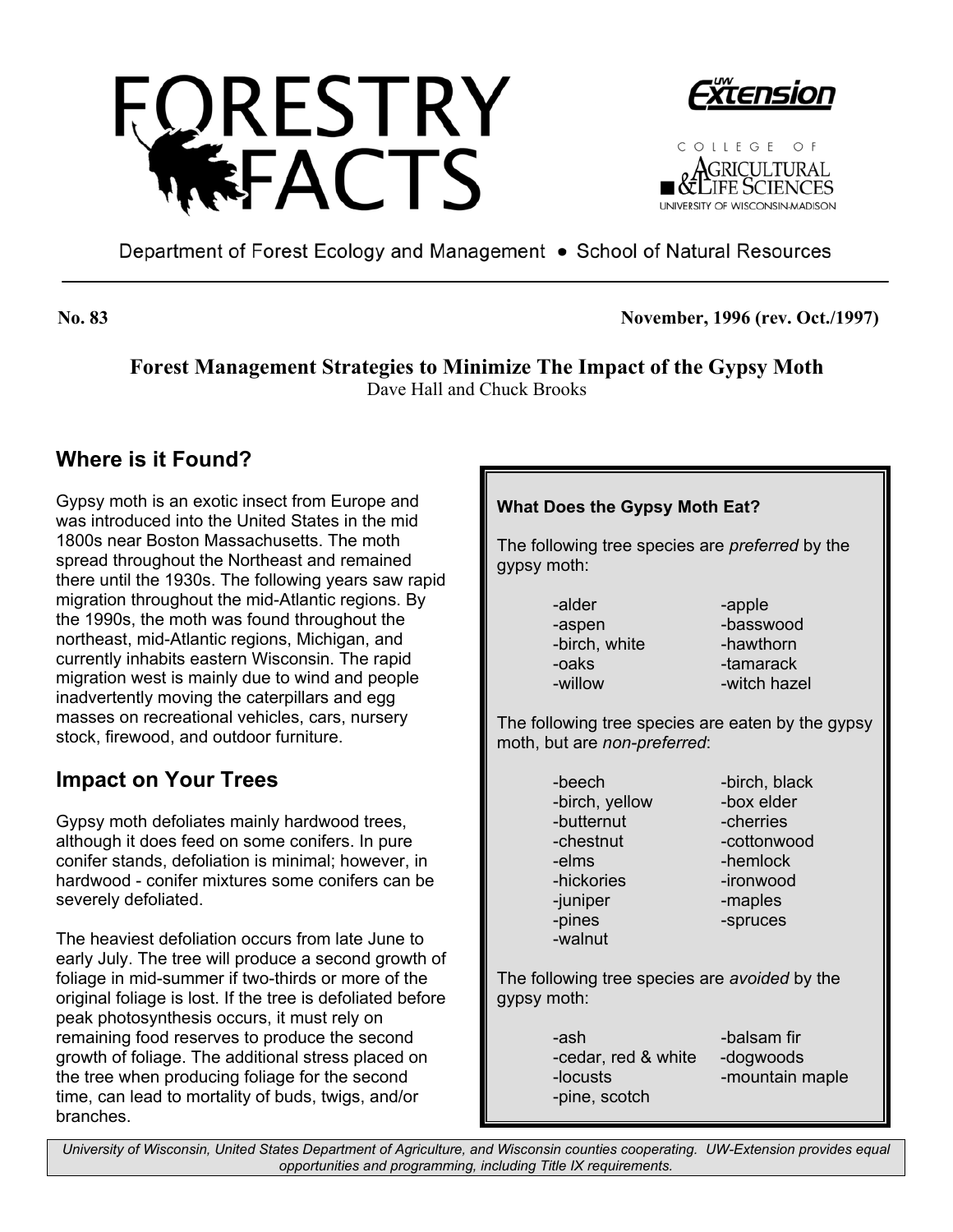Site characteristics, such as landform, slope, and soil, also play a role in determining gypsy moth population and defoliation levels. Ridgetops, steep, south and west facing slopes and dry, sandy outwash plains are sites favored by gypsy moth. Trees growing on these sites are often crooked, low in vigor, and with deep fissures in the bark, all of which provide prime gypsy moth habitat. These preferred sites also increase the chance for outbreaks and larval dispersal to nearby stands.

In contrast, lower slopes and those with northerly and easterly aspects should experience minimal mortality during outbreaks as long as the preferred species are healthy and vigorous. These sites are characterized by straight, fast growing trees with smooth bark, healthy crowns, deep and fertile soils, and little drought stress, all of which increase the resistance to gypsy moth damage.

Trees can survive heavy gypsy moth defoliation if they have healthy crowns. Trees with crowns in good condition (less than 25% dead branches) have the lowest mortality rates after a gypsy moth defoliation. In contrast, trees with poor crowns, (more than 50% dead branches), suffer the greatest mortality.

#### **Potential Gypsy Moth Damage**

Defoliation levels of oaks and other preferred species will vary from light to severe during outbreaks. The majority of defoliated preferred species with poor crowns, dead branches, and low vigor will likely experience heavy mortality during outbreaks.

Non-preferred species may be moderately affected by the gypsy moth during outbreaks when mixed with preferred species although the mortality rates should be low for healthy non-preferred species.

Gypsy moth defoliation and mortality of preferred and non-preferred species on *rich sites* that are overstocked could possibly be severe during outbreaks if measures are not taken to improve tree health.

The effects of gypsy moth defoliation can make a tree susceptible to attack by other pests such as two-lined chestnut borer and shoe string root rot. Healthy trees can tolerate or resist these *secondary*  attacks, while trees that are in poor health are at a higher risk.

### **Your Management Options**

There are three primary options available to manage a forest stand with gypsy moth in mind. They are:

- **no active forest management**, allowing the natural selection process and the resilience of the forest stand to determine the outcome of gypsy moth infestations.
- **insecticide application**, in areas of high recreational use and occasionally in stands that have a large proportion of high value timber.
- **active forest management**, to decrease the likelihood and severity of defoliation and to improve the vigor of forest stands thereby increasing tree survival following gypsy moth defoliation.

This publication is devoted to the latter option. Harvests and intermediate thinnings can be applied to reduce food quality and shelter for gypsy moth larvae and pupae. Intermediate thinnings, such as crop tree release, improve crown condition and vigor of the residual trees in the stand. The released trees will grow larger, more vigorous crowns that are more likely to survive defoliation.

### **Management Prescriptions**

#### **On Poor Sites**

1. Intermediate thinnings and selection harvests should help improve the vigor of residual trees to withstand gypsy moth defoliation.

2. Convert to conifer or non-forest cover type, such as establishing a prairie.

3. Try to convert the stand to non-preferred species during the harvesting process.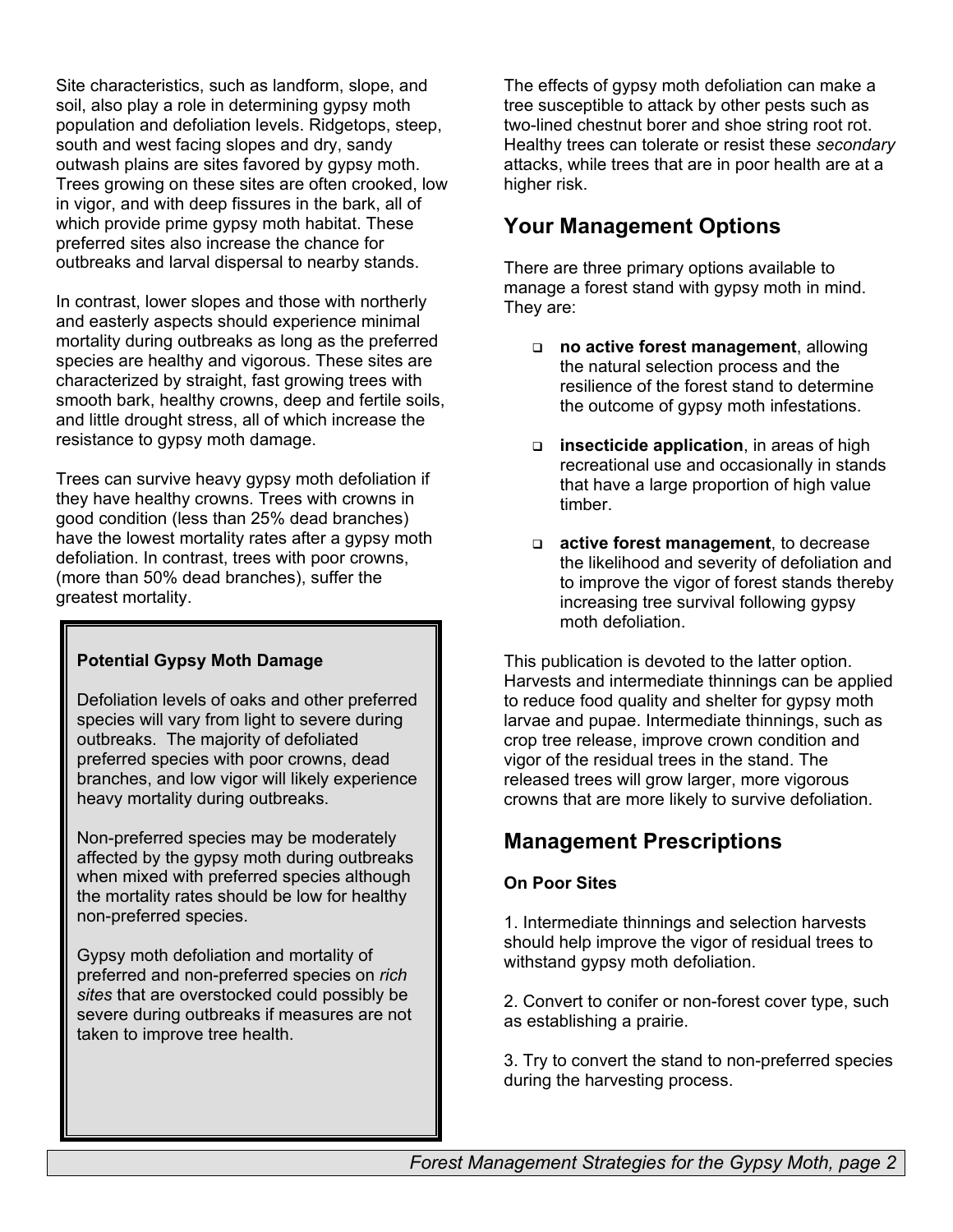#### **Timing of Thinning**

- Stands that are **poor quality, overstocked, and/or contain overmature preferred species**: a thinning may be performed two or more years before or after a gypsy moth outbreak to remove the less vigorous trees.
- Stands that are **healthy, vigorous, and/or fully stocked:** a thinning may be performed one year before or after a gypsy moth outbreak to enhance the vigor of the residual stand.

#### **Regeneration Considerations**

- □ Seedlings and young trees, of oak and other preferred species, will have the highest defoliation and mortality rates during outbreaks.
- Stump sprouts of gypsy moth preferred species should be thinned to one stem per stump, in order to improve vigor and resistance.
- Gypsy moth usually has little impact on young pines in pure pine stands, while in hardwood - pine mixtures the impact on seedlings and young pine trees could be severe.

#### **On Poor to Medium Sites**

Maintain less than 50% of the stand's basal area in gypsy moth preferred species.

#### **On Medium to Rich Sites**

1. Intermediate thinnings, such as crop tree release, can improve the crowns and vigor of preferred and non-preferred species and therefore improve their ability to survive defoliation. Favor dominant and co-dominant trees with straight stems, smooth bark, and healthy crowns.

2. Maintain healthy preferred and non-preferred species during the harvesting process to help limit gypsy moth population increases.

#### **On All Sites**

1. Remove gypsy moth preferred species that are small and poor quality or girdle these trees to create wildlife snags. If girdling is used, make sure the crown and bole are not touching surrounding live trees.

2. Remove trees that could create a habitat for the gypsy moth such as trees with a large number of dead branches and rough and peeling bark.

3. In oak stands, increase the proportion and vigor of non-preferred species, such as maples, hickories, black cherry, and ash.

4. Encourage regeneration of non-preferred species.



**Figure 1. A thinning in an older stand before and after the cut (WO = white oak, RO = red oak, HI = hickory, RM = red maple); from USDA Forest Service, 1993.**